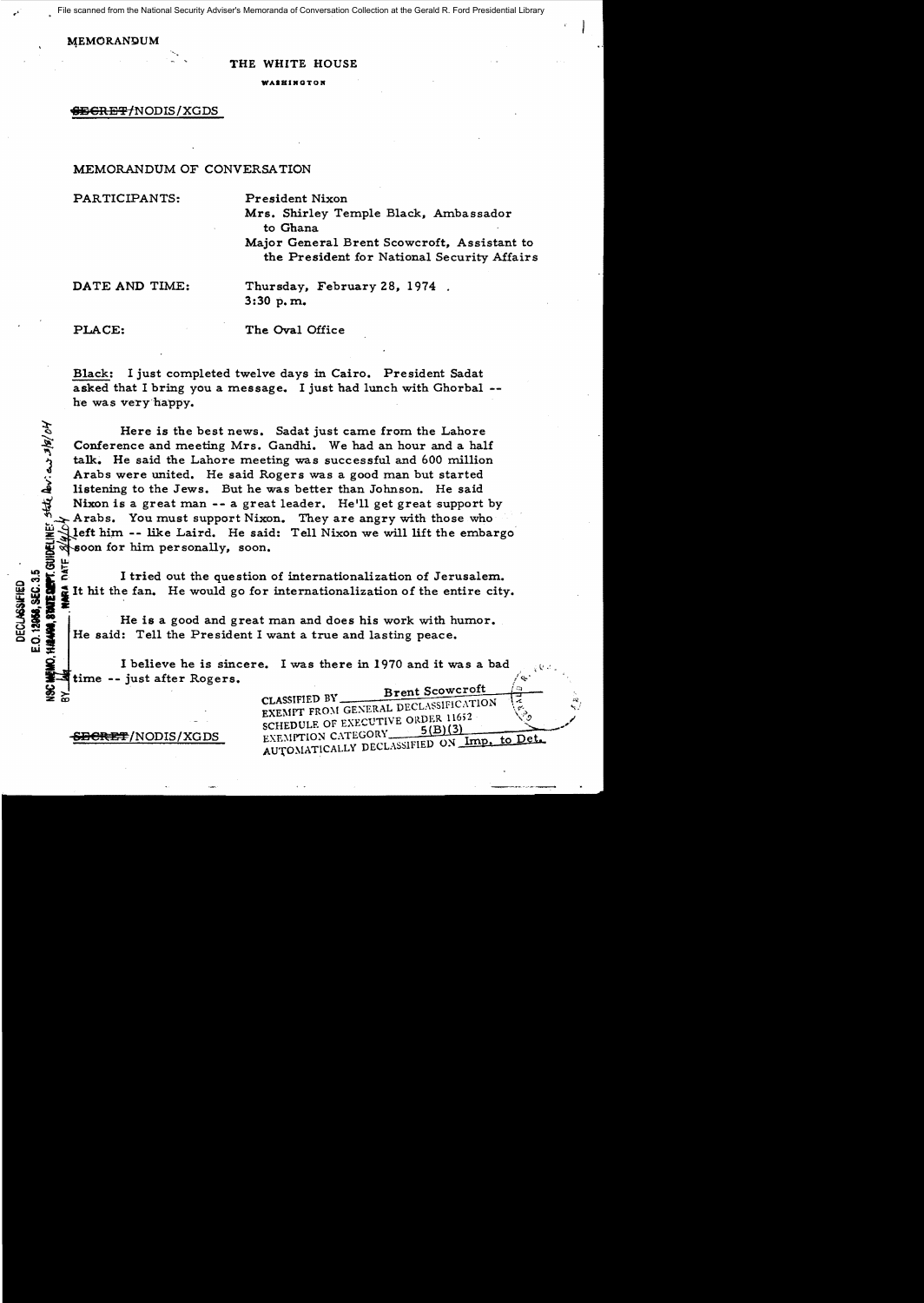Here is where the Arab leaders stand with Sadat. according to Mrs. Sadat. He and Qaddafi shouted at each other in February. Nimieri -- he is an uncertain man, no courage. They had great respect for Faisal. He and Sadat are the leaders of the Arab world. Ali Amin -- he has been abroad for nine years. He doesn't know how we'think.

For six years I have been trying to learn about the Middle East and the developing countries.

The President: Our difficult problem is the Syrians. The other is the Israelis. They have a more shaky government and we don't know if they'll be reasonable. There is a great gulf between them. Isn't that right?

Black: Yes.

The President: I'm glad we have revived our relations with Egypt. I hope they can deliver on the embargo.

Black: He said he will.

The President: They want to. But I don't know if they can deliver. They're afraid that if they move out in front of the radicals, they could be upset. There is no question they want it. The question is the radicals.

The problem on Jerusalem is the Jews consider it their capital.

Black: He said he would accept complete control of the Arab sector.

The President: Jerusalem is tough -- but not impossible. Our Israeli friends will have to give. Israel has proceeded on the basis for so long that they would have total U. S. support.

There must be a settlement and the U.S. must use its means to get it. It is in Israel's interest to get a settlement. If we don't, American influence with the Arabs will disappear. Israel should want American influence rather than Soviet. The future of Israel is us holding the ring against the Russians. When Golda comes in, I say we must play a role with all her neighbors in order to restrain them.

~'.

.<br>مسمولا <sub>ملک</sub>ور ر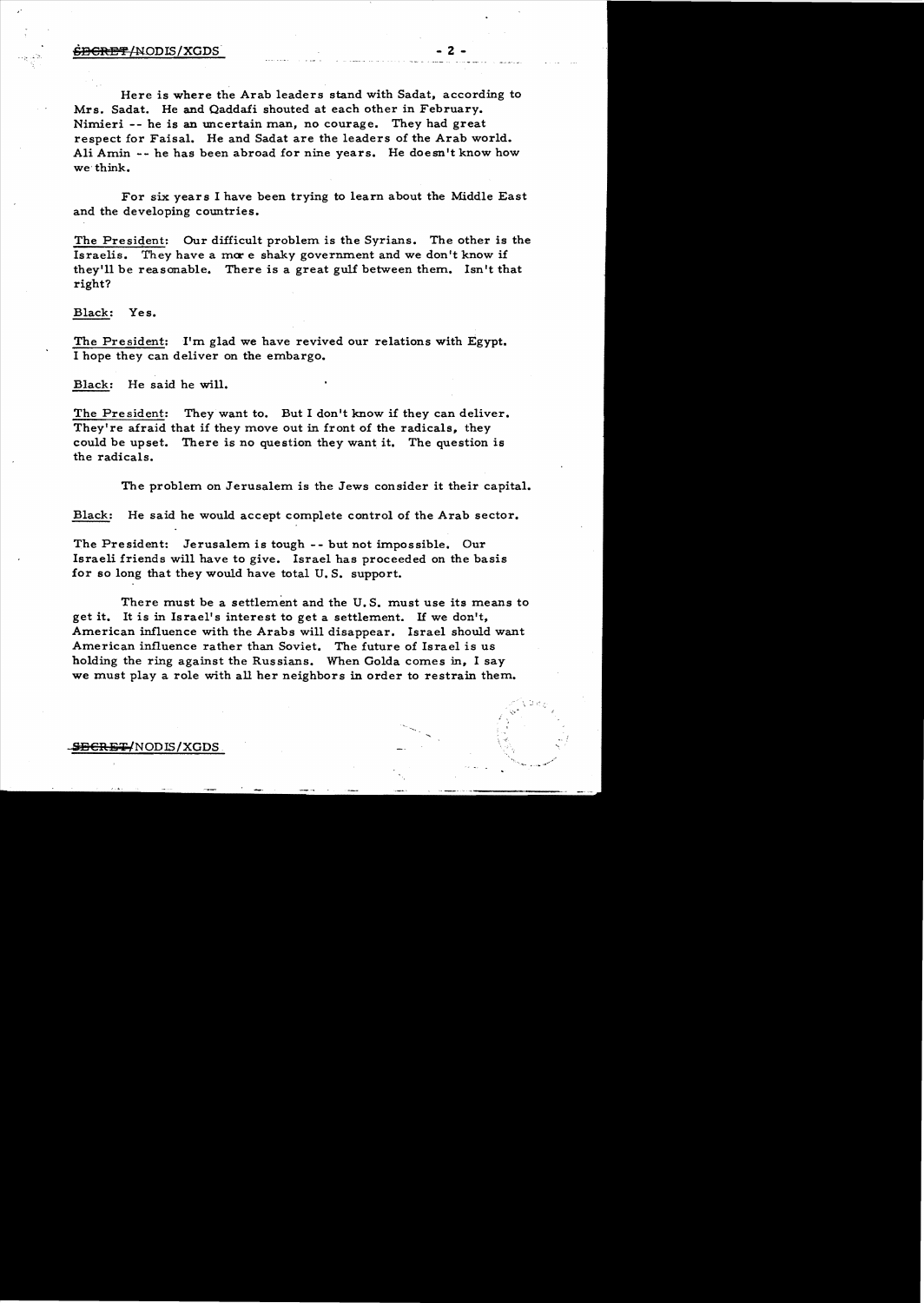### SECRET/NODIS/XGDS

Israel can't continue to be intransigent. Their security rests on the U.S. -- not on a bit of territory. The Jewish community here is worse than the Israeli Government.

The American people don't take that line. No more will the American people support Israel no matter what. They don't want American troops in there. Arms are okay, but they don't want confrontation with the Russians there.

It is silly to say friendship with  $2-1/2$  million Jews should override friendship with 188 million Arabs and 600 million Muslims. We will use diplomacy and probably have to use some pressure.

Black: Having retired in 1949, I am not close to them.

The President: Some of them are very responsible. Others are radical. Some are now on Jews in the Soviet Union. In 1968. 200 got out, last year it was  $35,000$ . Ask the Jews what they would do to get them out. I take a tough line. I disagree with the Soviet system and their treatment of minorities, but we have made progress and we will make more.

Black: I served on the U.S.-Soviet Committee for Environmental Protection and I get along with them pretty well.

The President: They are okay as people. The Chinese are even a more closed society.

I hope you will continue to serve -- and talk to your Jewish friends cold turkey.<br>This is the constant to a second compose the composed of the component of the component of the component of th . . . . . . .  $\mathcal{L}_{\text{max}}$ 

Black: Egypt is in favor of the survival of Israel.

I resigned the position at Environmental Quality because it wasn't challenging. I would like to serve in any way you want.

The President: I appreciate that. You have been a good supporter. Why don't you talk to Anne about the Bicentennial? You could be on the advisory committee.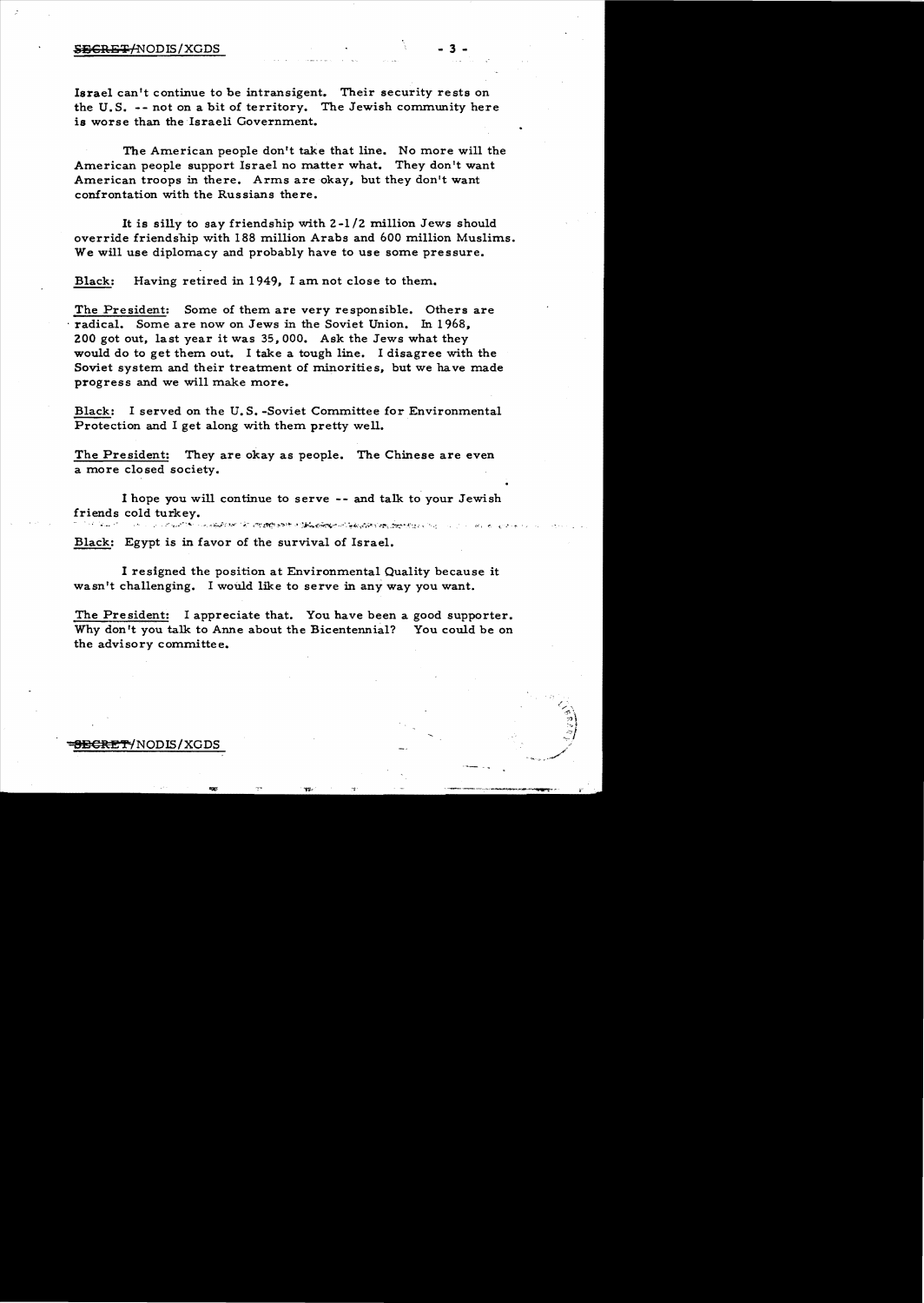Pres/Shirty Timple Beach Thank comptature 12 days in Cairo, Sadud ceskelltat de la gouverne comme Henri Cot sense Saint part come pour habore He said Lunae - unity was surveyed to Logers dos goudemne let started listing To Jo. But he latter than Johnson that the war we sent the most interest of the the is good & griet moment don his work w/ huma. Tell P & court time + lastry prace. I below he to smith, I was that in 1970 + it cers a bord trive - gent after Royces geconomiste lassing & Oadalolys shouted at each other in Feb. Umini - hier unutari mon-ma causa Grat expect for Farand. He + Sadat buildes Oh Amin - M ben drond p 9 po He Earlyce I have been trying & here about ME Lollying contrie. Our theredoe dip peter is Syring

**DECLASSIFIED** E.O. 12958, SEC. 3.5 NSC MEMO, 11/24/98, STATE DEPT. GUIDELINES State Vericus #/3/04  $8Y$   $\frac{N}{4}$  . NARA, DATE  $\frac{4}{4}$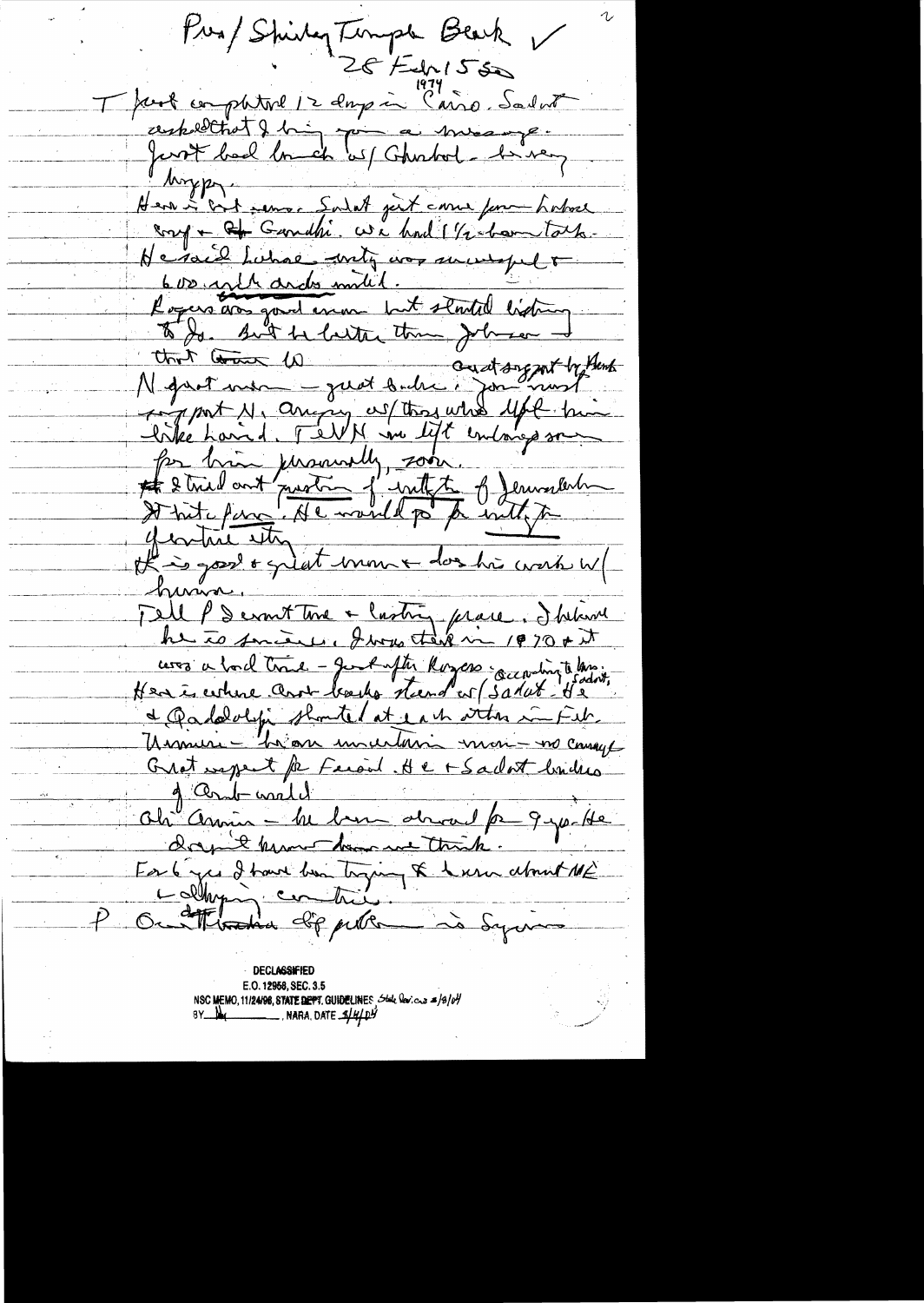The other is I. They must shook put to Ver - bonne unimed relation/E. Hpe Et can deliverer en la po <u>AsiFonil</u> 10 De Ford 20<br>19 unit to But Amthon y the car<br>19 unit to that if the move out in fort ΙÅ Blank Scocket Un pourtre they want it donetime as tto runiale People on Jerusalem is a Jens consider it then copital. He said "he would accept complete control of <u>and frata</u> Jemes de is trough - but not imposable.<br>Our I famile will havet que , I has precedent US sypat. Dreve must be a settlement & US must work ats medio to get it. It is in I intrest feet at suttlement, If not, US implement in and wird drooppear. I should want is withmend rother com Sant The fature of I to los play a whe whall by why who in order to restrance than - I could continue to be inhausigat Them security is US - wol on a but of amount The Jeanst commenty have is usual thousand I gost.